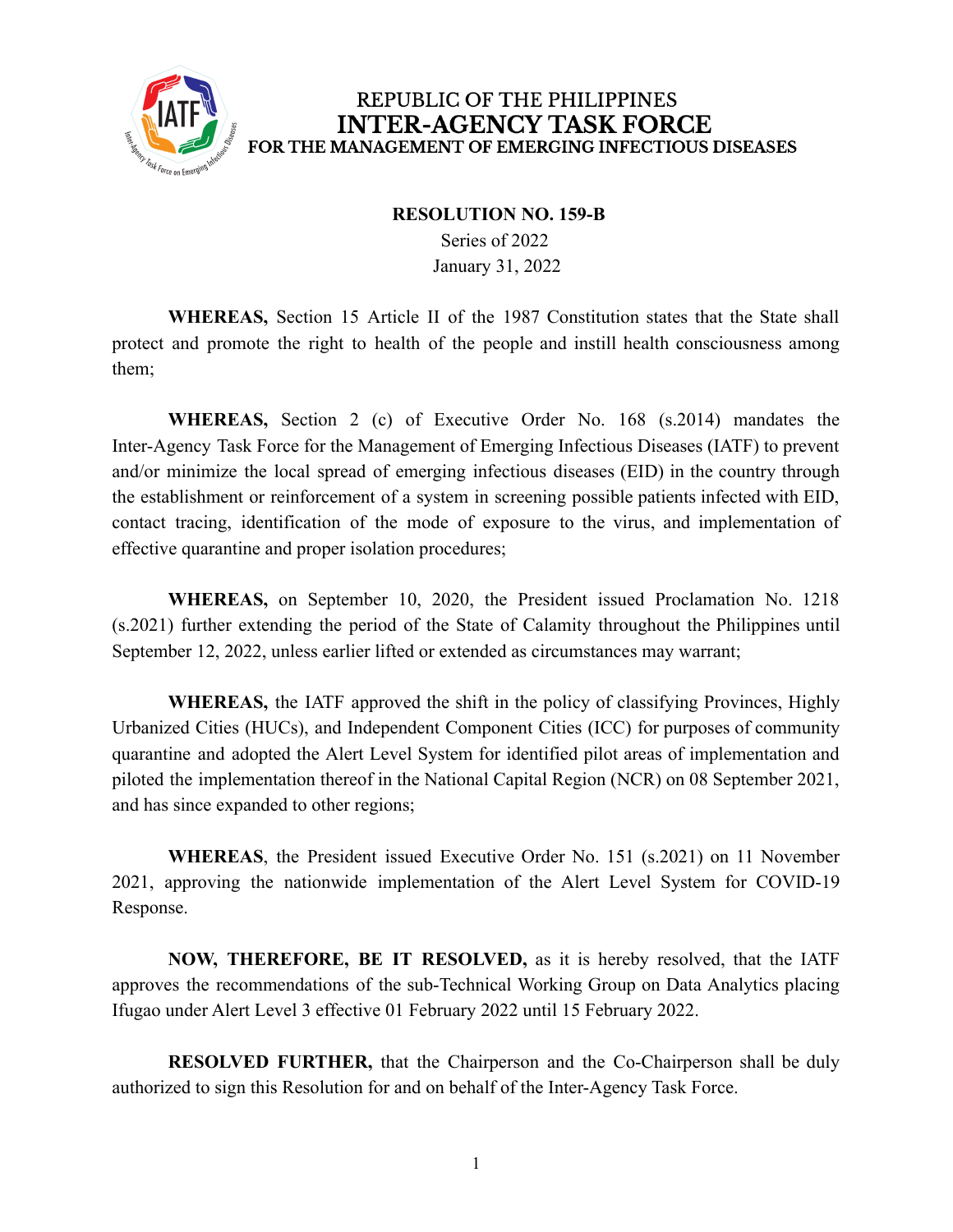

## REPUBLIC OF THE PHILIPPINES INTER-AGENCY TASK FORCE<br>FOR THE MANAGEMENT OF EMERGING INFECTIOUS DISEASES

**APPROVED** this January 31, 2022, via *ad referendum***.**

**FRANCISCO T. DUQUE III** Secretary, Department of Health IATF Chairperson

**KARLO ALEXEI B. NOGRALES** Secretary, Office of the Cabinet Secretariat IATF Co-Chairperson